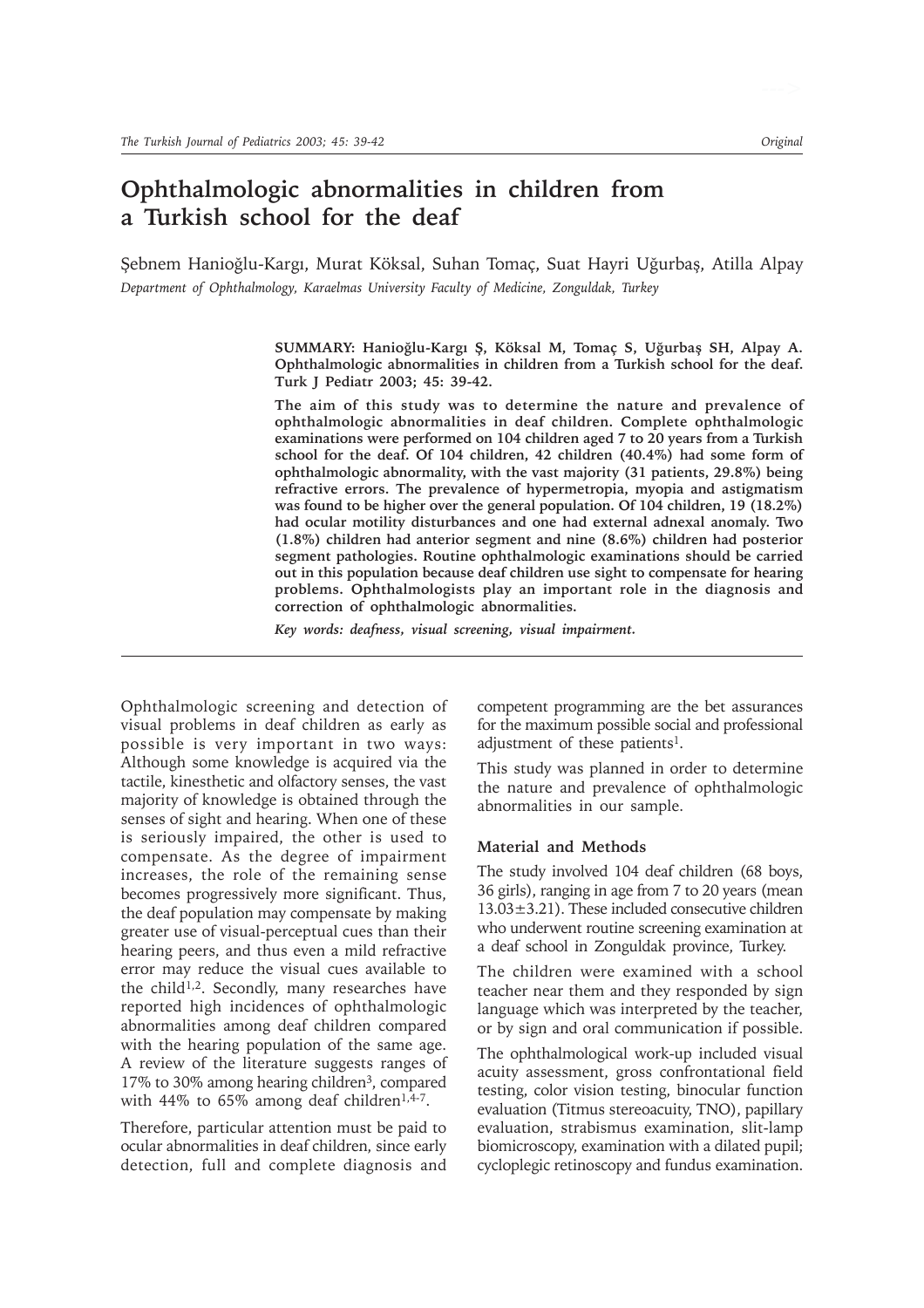Snellen letters were used for visual acuity assessment if oral communication was available. Capital letter E on Snellen chart was used to test visual acuity for children who used sign language for communication. Near-vision testing (33 cm) was done first, and then visual acuity at 6 m was examined. The child was required to correctly match the direction of his fingers to the arms of the E. After the child responded easily, monocular testing was introduced.

The refractive errors which necessitated earlier correction were hypermetropia of ≥1.5 diopters (D) in the presence of esotropia and of >3.0 D in the absence of manifest strabismus, myopia of >1.0 D, astigmatism of ≥1.5 D, and anisometropia of ≥2.0 D. But, the degree of refractive errors which should be corrected depended on the individual patient, who may or may not tolerate the reduction in uncorrected vision8.

Amblyopia was detected as best corrected visual acuity of less than 20/30 in either eye resulting from either anisometropia, strabismus or large astigmatic error.

Extraocular muscle imbalance was noted when eye misalignment exceeded 10 prism diopter. In cases in which no manifest strabismus was demonstrable, 4D base out prism testing was performed.

Stereoacuity of 100 seconds of arc or better was accepted to demonstrate fine depth perception and was considered normal. Stereoacuity of less than 100 seconds was recorded as reduced and, where stereoacuity was not demonstrable, absent stereopsis was recorded.

Electrodiagnostic tests were not performed routinely, only if needed.

### **Results**

The percentage of ocular abnormalities in the children included in this study was 40.4% sixtytwo children (59.6%) had a normal ophthalmological examination, while 42 children (40.4%) had ocular problems, and 20 of them had more than one problem (Table I).

The frequency of refractive errors in the present study was 29.8%. Astigmatism was the leading refractive anomaly (14.4%). Hypermetropia was found in 9.6% of the children, while myopia was found in 5.8%. We succeeded in correcting refractive errors in 15 (48.4%) children. The 16 children (51.6%) whose refractive errors could

not be corrected had some forms of ocular abnormality such as amblyopia, anisometropia, strabismus, pigmentary retinopathy or retinitis pigmentosa. Anisometropia was detected in five children (4.8%) and amblyopia was found in 16 children (15.3%). Five of the amblyopic children were anisometropic, and the remaining had strabismus, high hypermetropia or astigmatism, or retinal pathologies which reduced visual acuity.

**Table I.** Ophthalmologic Abnormalities in 104 Children

| Type of detect                   |                | No (%) affected |
|----------------------------------|----------------|-----------------|
| Refractive errors                | 31             | (29.8)          |
| Hypermetropia                    | 10             | (9.6)           |
| Myopia                           | 6              | (5.8)           |
| Astigmatism                      | 15             | (14.4)          |
| Anisometropia                    | 5              | (4.8)           |
| Amblyopia                        | 16             | (15.3)          |
| Strabismus                       | 19             | (18.2)          |
| Constant esotropia               | 4              | (3.8)           |
| Constant exotropia               | 8              | (7.7)           |
| Intermittent exotropia           | 3              | (2.9)           |
| Sensory exotropia                | 1              | (0.9)           |
| Vertical muscle anomaly          | 3              | (0.9)           |
| <b>Stereopsis</b>                |                |                 |
| Normal                           | 56             | (53.8)          |
| Reduced                          | 26             | (25)            |
| Absent                           | 7              | (6.8)           |
| Unidentified                     | 15             | (14.4)          |
| Color vision deficiency          |                |                 |
| Present                          | 6              | (5.8)           |
| Ocular pathology                 |                |                 |
| Cornea/Lens Anomalies            | $\overline{2}$ | (1.8)           |
| Heterochromia                    | $\mathbf{1}$   | (0.9)           |
| Punctate lens opacities          | 1              | (0.9)           |
| Retina/optic disc Anormalies     | 9              | (8.6)           |
| Pigmentary retinopathy           | 7              | (6.8)           |
| *(5 rubella retinopathy)         |                |                 |
| Retinitis pigmentosa             | 1              | (0.9)           |
| Optic atrophy (traumatic)        | 1              | (0.9)           |
| <b>External Eyelid Anomalies</b> |                |                 |
| Epicanthal folds                 | 1              | (0.9)           |

A disturbance of ocular motility was present in 19 cases (18.2%). Four cases (3.8%) had constant esotropia. Exotropia was detected in 12 cases  $(11.5\%)$ . Eight  $(7.7\%)$  had constant, three (3.2%) had intermittent and one had sensory exotropia. Three (2.9%) children were found to have fourth nerve palsies.

Fifty-six children (53.8%) had normal stereopsis. In 26 (25%) cases stereopsis was reduced, and in seven (6.8%) cases it was absent. In 15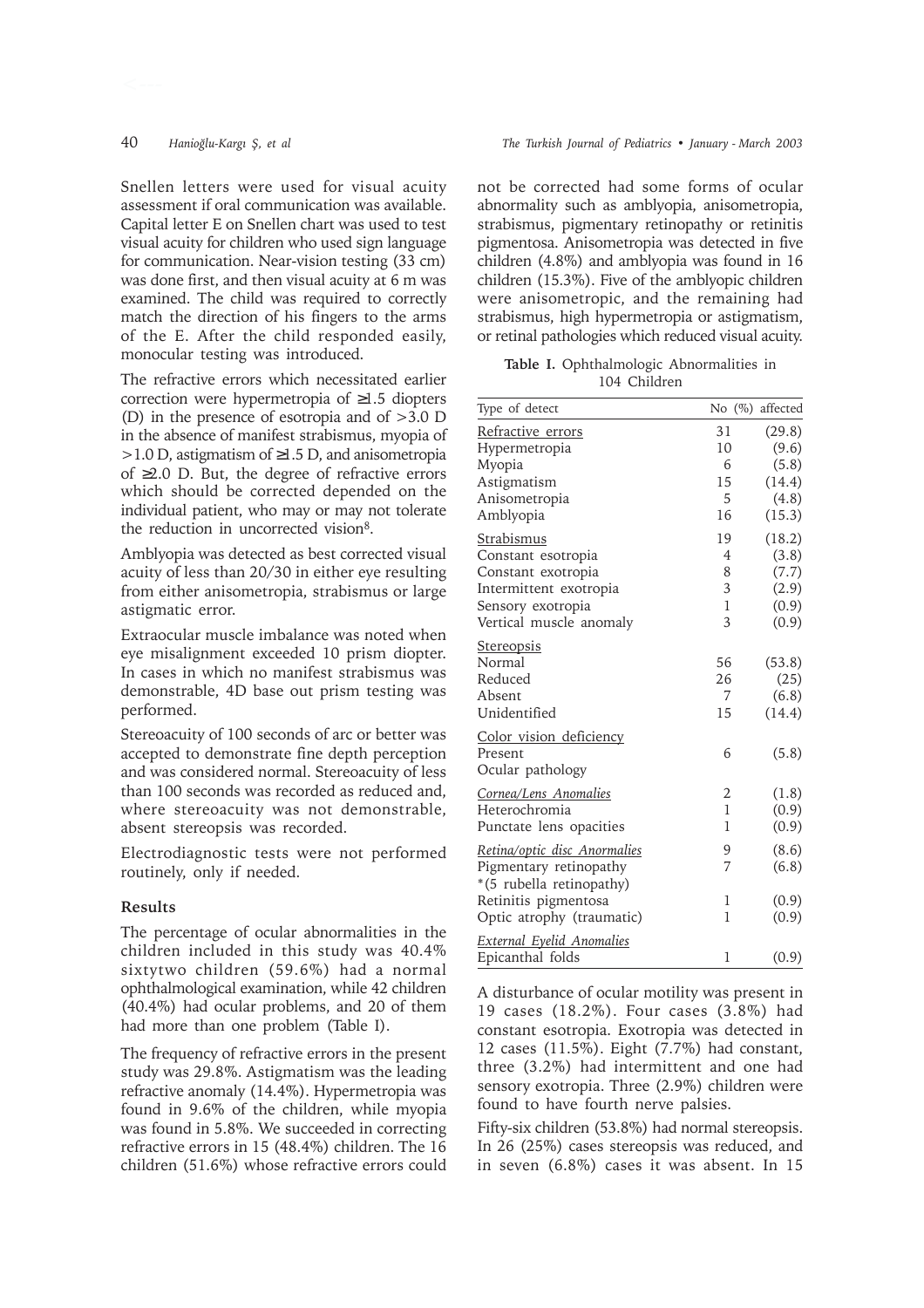(14.4%) children, we were unable to identify the degree of stereopsis due to lack of cooperation. The cases in which stereopsis was reduced were the cases with starismus or retinal pathology with or without refractive errors.

Anterior segment anomalies were found in two children (1.8%). Heterochromia iridum was found in the patient who was recorded as having Waardenburg syndrome type II (heterochromia iridum, white forelock, deafness). Punctate lens opacities were detected in one patient with rubella retinopathy.

Posterior segment anomalies were found in nine children (8.6%). Of seven children (6.8%) with pimentary retinopathy, five cases had rubella retinopathy. The other two cases had unclassified pigmentary retinopathy. In one child with retinitis pigmentosa, the diagnosis of Usher's syndrome type I was made. Another child had traumatic optic atrophy.

#### **Discussion**

The prevalence of ocular abnormalities among deaf children has been reported to vary from 33% to 60% in previous reports (1,4-7, 9-11). In the present study, 42 children (40.4%) had ocular abnormalities which is similar to other reports. In the study group, the most common ocular abnormality was refractive error. Of the deaf children examined, 31 (29.8%) had one or more significant refractive errors. The frequency of refractive errors in the present study was twice that found in the normal hearing population3. Studies from Turkey also show similar refractive error frequencies in non-deaf children within the same age ranges. Öztürk et al.<sup>12</sup> reported that 14% of non-deaf schoolchildren had refractive errors, while some others have reported 8.8-20% refractive error frequencies<sup>13-15</sup>. The average prevalence of hypermetropia at seven years is 19.1% and at 15 years is 3.6%16. In our study, 9.6% of children demonstrated hypermetropia. This is increased over the prevalence of 3.4% shown in the general population<sup>17</sup>. The high rate of hypermetropia, which involves accommodative difficulties and possible consequent amblyopia, is of uncontestable importance, because hypermetropia may retard the ability of deaf children to lip-read a problem not encountered in children with normal hearing<sup>1</sup>.

The normal prevalence of myopia  $(>0.50 \text{ D})$  at seven years is only 1.9% and this increases to  $21.8\%$  at 15 years<sup>16</sup>. Overall, the normal population demonstrates a prevalence in myopia  $(>1.0 \text{ D})$  of 4.8%<sup>17</sup>. The prevalence of myopia in the present study was slightly increased over the normal population.

There have been some reports that high cylinder corrections are characteristic of deaf children<sup>5,10</sup>. In a previous study, 7-15-year-old school children were shown to have a prevalence of astigmatism  $(>1.0 \text{ D})$  of 1.7%<sup>16</sup>. In our study, the prevalence of astigmatism was 14.4%. This finding is consistent with other reports<sup> $5,10$ </sup>. But, the reason for this increase in astigmatism in deaf children is not known5.

In our study anisometropia was present in 4.8% and amblyopia was present in 15.3% of patients. Anisometropia has been reported to occur in 3.7% of normal children16. Amblyopia (best corrected visual acuity in either eye worse than 20/30) has been reported in normal schoolchildren at a rate of 1.2%16. It was also similar in Turkish children with the frequencies of 0.5-3.1%12,18,19. Anisometropia prevalence in our study was slightly increased, while amblyopia prevalence was significantly higher than in the normal population. This is due to ocular pathologies such as strabismus and anisometropia and retinal pathologies. Another reason for this may be the delay of diagnosis due to low socioeconomic level of the families.

We succeeded in fitting 15 to 31 children displaying refractive errors with corrective lenses. Other children, in whom visual acuity loss was irreversible had multiple handicaps and significant ocular pathologies.

The other most common ocular abnormality was found to be strabismus, which has been determined at different rates in previous studies. The incidence of manifest strabismus has been cited as 1.8% and 4.6% from foreign countries, while it was reported to be between 1-6% from our country<sup>12,19-22</sup>. In our study, 18.2\% of the children had strabismus, which is significantly greater than in the normal population. In previous studies, strabismus prevalence was between 3.6% and  $24.0\%$  among deaf children<sup>1,4,5,10</sup>.

Here, ophthalmologic screening plays an important role in order to detect visual problems related to myopic, hypermetropic or astigmatic refractive errors and amblyopia. Also, examination of the eye alignment to detect muscle imbalance is necessary. Higher prevalence of refractive and strabismic errors in the deaf population, who may